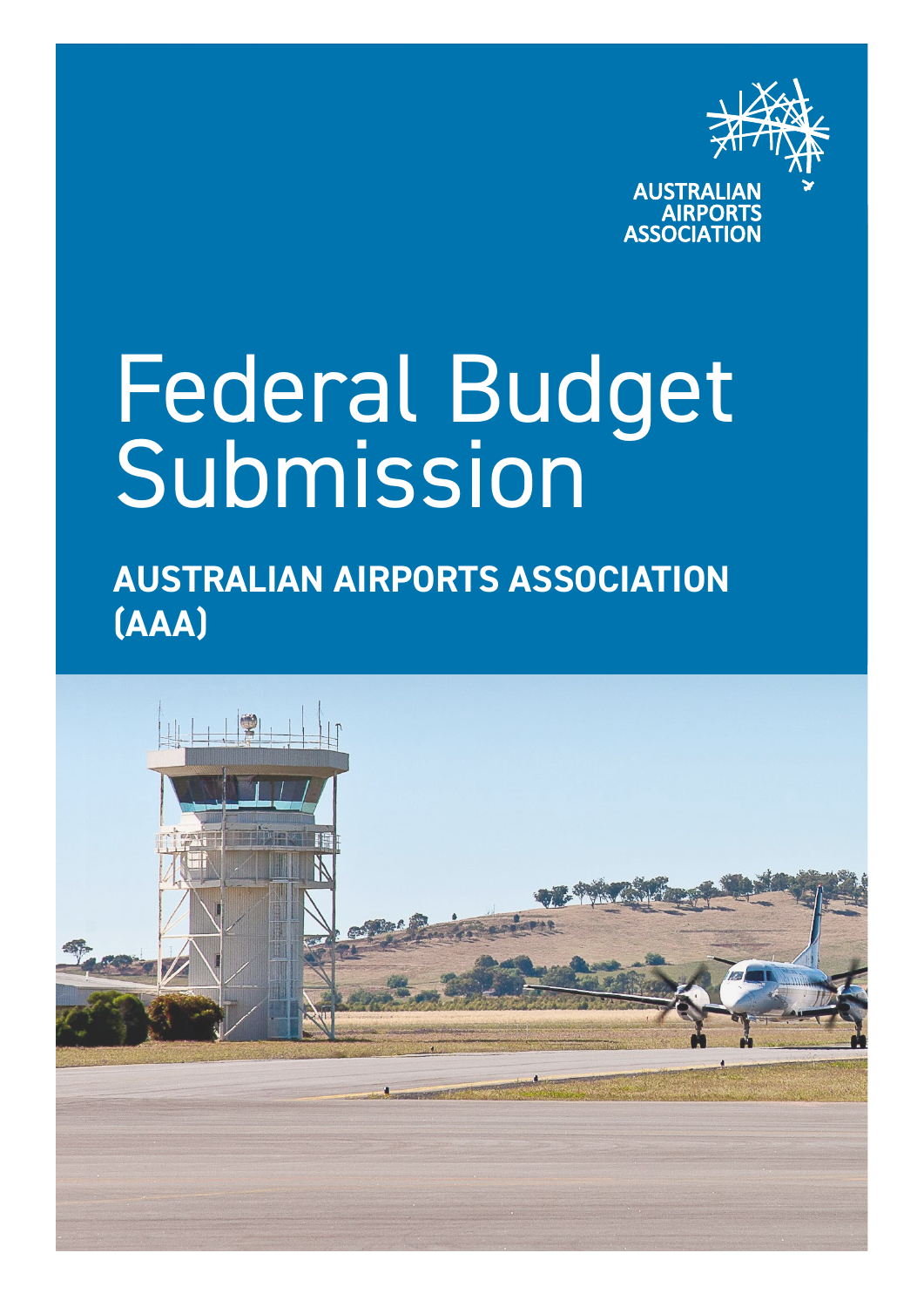# **CONTENTS**

- Summary
- Airports are critical national infrastructure
- Before COVID, aviation was already slowing down
- Airports received only 8 cents in every dollar of aviation support funding
- Airports need support to continue providing essential services
- Relief for aviation industry cost pressure
- Investing in an aviation Recovery through people and infrastructure
- Upgrading regional and remote airport infrastructure
- Support airports to deliver enhanced aviation security screening
- Investing in core aviation industry capability
- Air route attraction funding
- Regulatory measures to aid the airport sector's recovery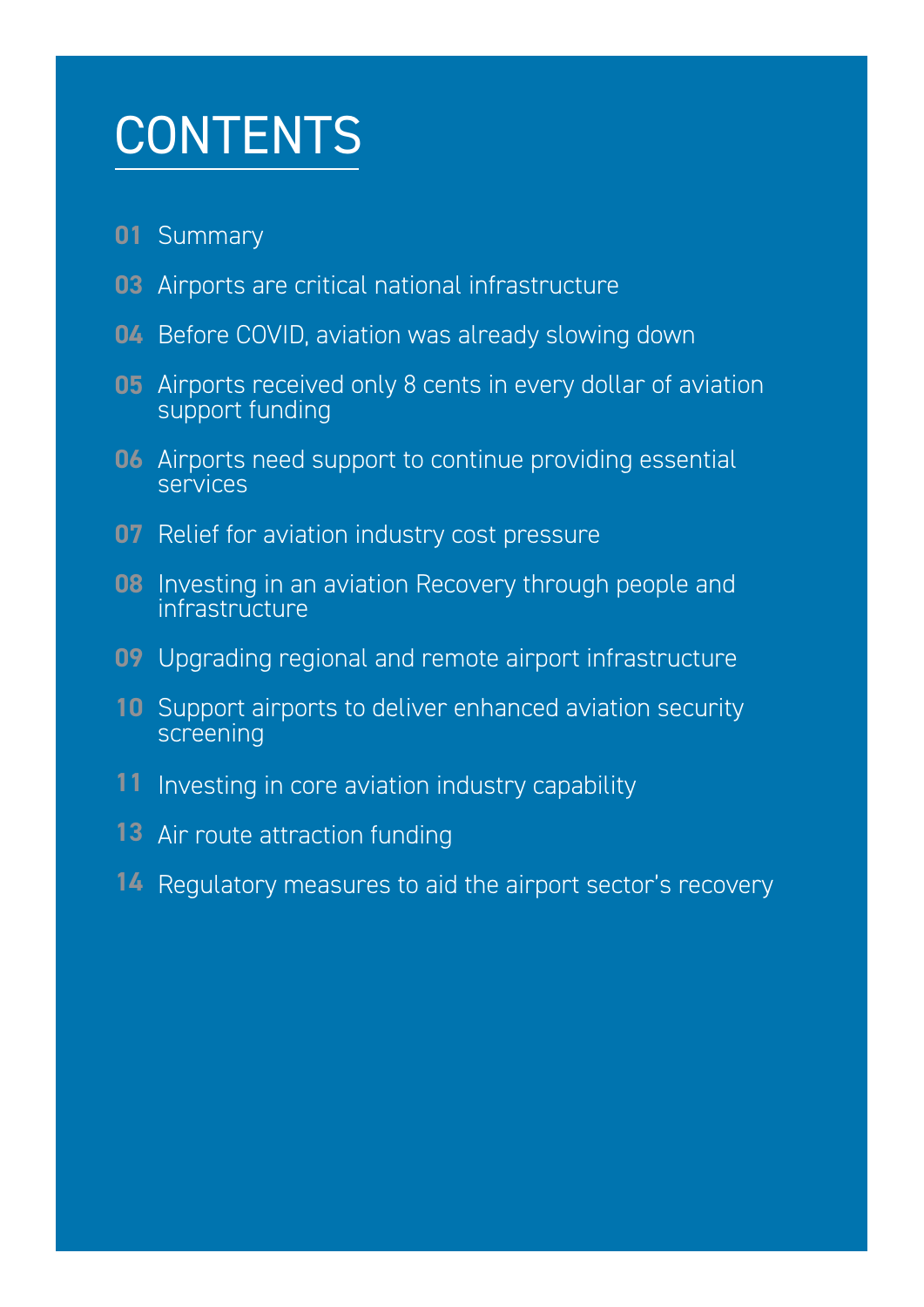### **SUMMARY**

The airport sector continues to lose **\$320 million a month**. Total losses to the end of 2020 are \$3.5 billion. In December 2020, international passenger numbers were down 98% and domestic numbers were still 61% below December 2019.

Of the more than \$2 billion in Australian Government COVID-19 support to the aviation industry, only \$173 million (or 8%) flowed directly to airports through the domestic security screening rebate.

A plan from the Australian Government for the safe reopening of our international borders is essential for the viability of airports and the nation's economic recovery.

Froort sector is asking for urgent supp<br>including: The airport sector is asking for urgent support from the Australian Government to provide relief of immediate costs, including:



- \$427.3 million for the extension of the RANS, DANS and domestic security screening rebates for at least six months.
- \$221.1 million to assist in offsetting the costs of government-mandated security screening and other costs.
- \$45.8 million for the airport component of 'AvKeeper', an income support measure providing additional targeted support to the aviation industry until the end of 2021.

The sector is also recommending the Australian Government assist airports on their pathway to Recovery by investing in people and infrastructure, with:



- \$140 million to extend the Regional Airports Program and Remote Airstrip Upgrade Program for a further four years.
- \$160 million for a new investment program targeted at aeronautical infrastructure at middle-tier airports to support aeromedical and firefighting aviation, flight training and charter services.



- Deliver a program to help offset the \$1.7 billion costs of installing new aviation security screening equipment at capital city and major regional airports, including:
- Reimbursement of financing, procurement and capital works costs for airports that have already installed new equipment, and;
- A concessional loan program for the remaining airports to offset capital works and procurement costs for new aviation security screening equipment.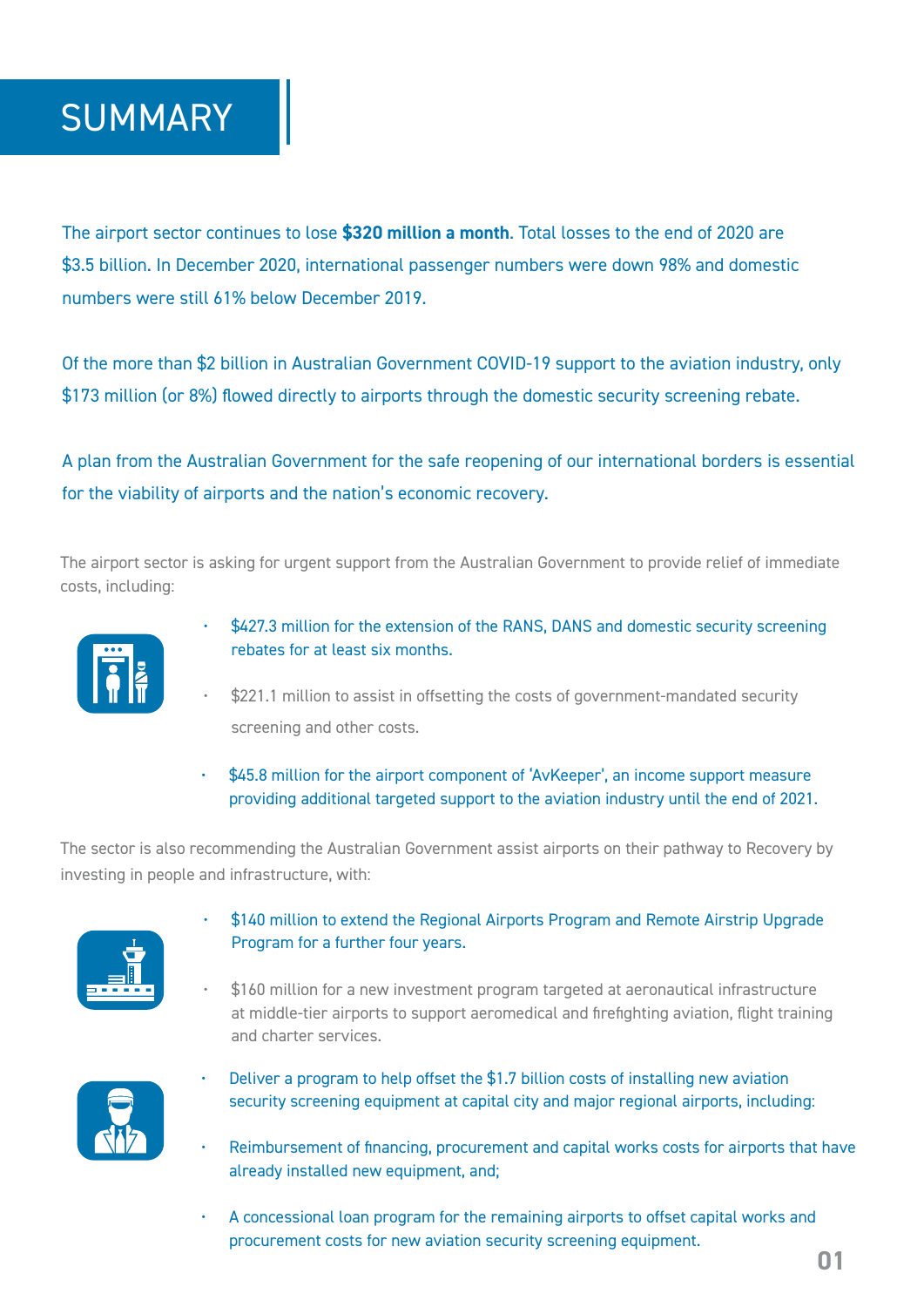

- illion to help the airport sector to ii • \$8 million to help the airport sector to invest in maintaining and upgrading skills in the airport workforce.
- Incentivise new domestic and international air routes through an 'Air Route Attraction Fund' to help the aviation industry de-risk start-up costs for new routes, particularly for developing new routes serving high-value tourism destinations.
- Invest in energy and water efficiency measures to reduce the operating costs and environmental footprint of the airport sector.
- Undertake a significant, bottom-up review of the Australian Government's funding and financing of the aviation security system.
- Make necessary regulatory and administrative changes to remove red tape and improve competitiveness at Australia's airports.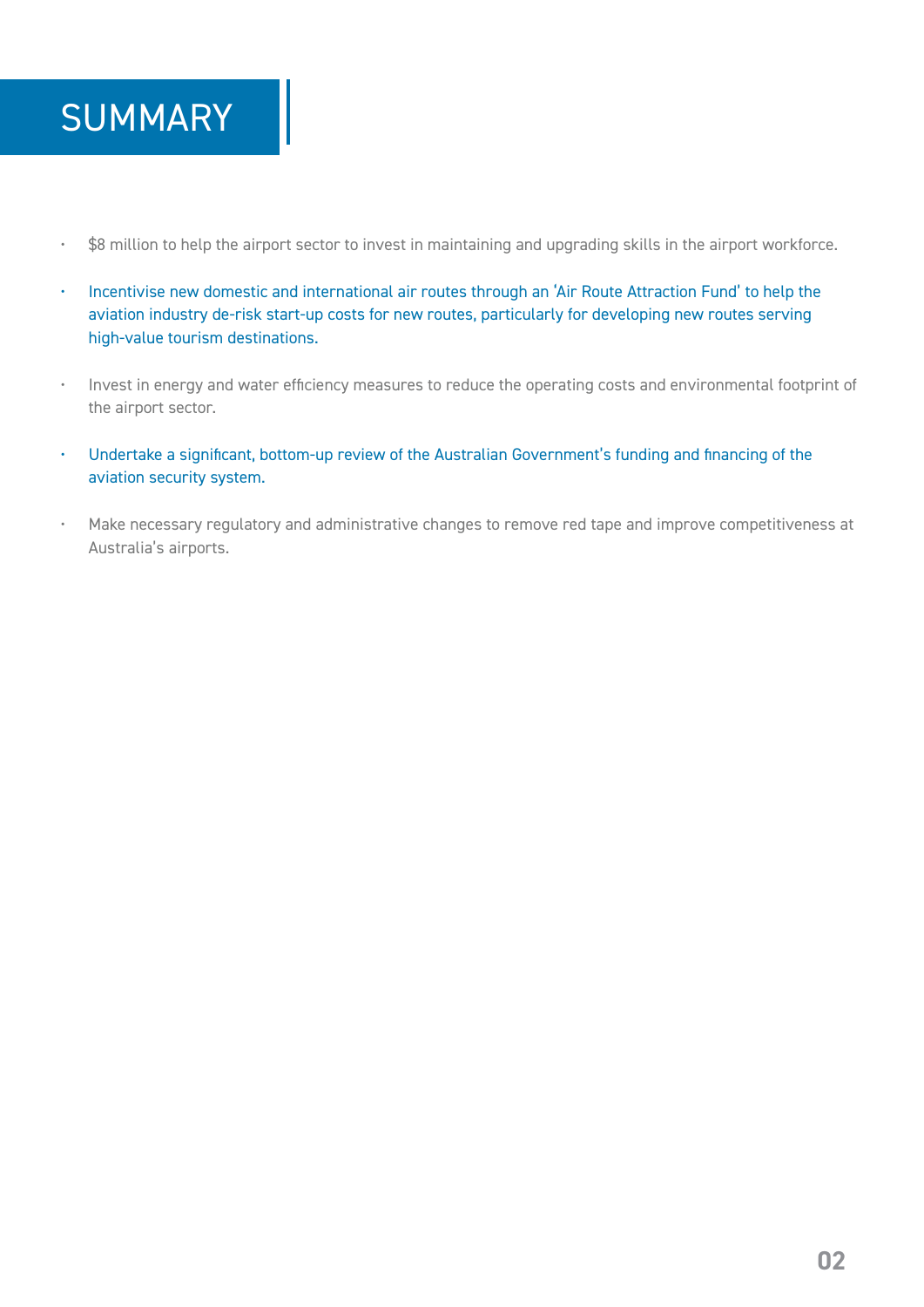## FEDERAL BUDGET SUBMISSION

The Australian Airports Association (AAA) is the national voice for Australia's airports and represents the interests of more than 330 airports and aerodromes across Australia, in addition to more than 120 corporate members supplying products and services to airports.

#### **Airports are critical national infrastructure**

emic by keeping domestic and inter<br>ins from overseas, getting medical Airports are vital to the economic and social wellbeing of all Australians, providing an essential service during the pandemic by keeping domestic and international air routes open for passenger and freight, repatriating Australians from overseas, getting medical professionals and Defence personnel to where they are needed most; along with anchoring a minimum domestic air network while keeping domestic and international air freight moving.

Our capital city gateway airports keep communities connected to essential services and provide access to world markets. Australia's regional airports support export-oriented agribusiness, assist in medical evacuation and bushfire fighting operations and are gateways to world-renowned tourist attractions.

Airports often provide the only public transport links between regional and remote Australia and the educational, medical and professional services in larger towns and cities.

#### The economic and social wellbeing of almost every Australian depends on a viable airport sector.

Many Australians have an abiding interest in the economic wellbeing of airports, either through their superannuation funds, their share portfolios or as local government ratepayers. While the largest, international gateway airports are owned mostly by superannuation funds and private equity firms, many of Australia's airports are owned and operated by local governments.

#### Prior to the COVID-19 pandemic, the Australian airport sector maintained employment for more than 206,000 Australians, including 8,700 people directly employed by airports.

Airports added \$34.6 billion (around two percent) to Australia's Gross Domestic Product, consisting of \$4.9 billion in direct economic activity from core aviation activities plus a further \$29.7 billion of indirect and value-added airport-related activities. 1

<sup>&</sup>lt;sup>1</sup> Australian Airports Association (2018), Connecting Australia - The economic and social contribution of Australia's airports, Deloitte Access Economics, Sydney. **03**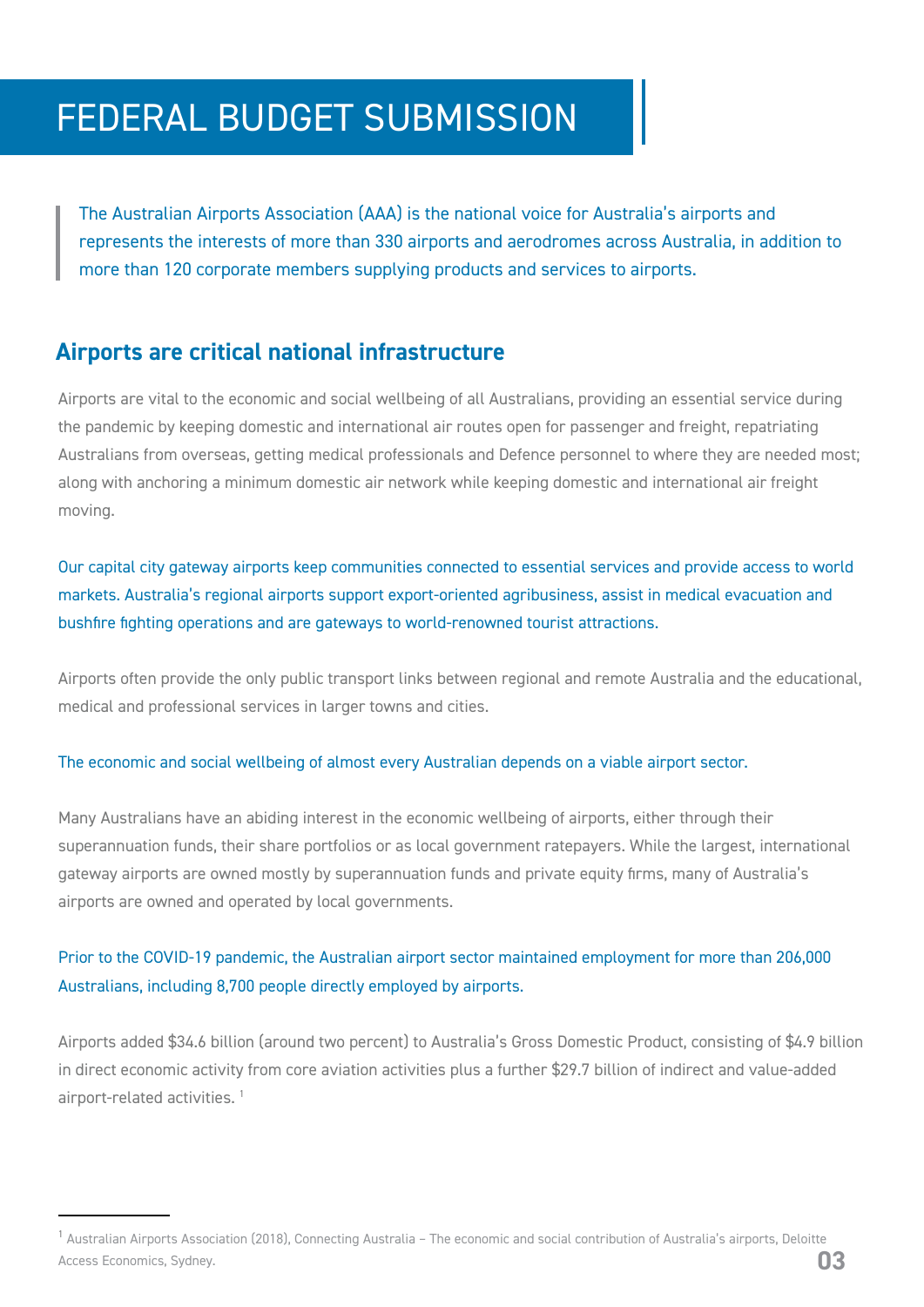#### **Before COVID-19, the aviation industry was already slowing down**

to feel the pandemic's effects and will also be among the last to recover.<br> The airport sector and the aviation industry more broadly were one of the first parts of the Australian economy

While the decision in March 2020 to close Australia's international borders was undoubtedly the right choice from a public health perspective, it also hastened the aviation sector's rapid decline to the situation it finds itself in today.

In the last financial year before the pandemic (FY18/19), year-on-year passenger growth of 1.1% was already below the five-year (2.2%) and 10-year (2.9%) average annual growth rates due to low wages growth, a softening Australian economy and mature travel and tourism market. 2

This trend of slow growth in passenger numbers was compounded by the east coast bushfire season in 2019-20, with reduced domestic travel in the usually busy month of January, while international passengers stayed away, being influenced by global media coverage that "Australia was on fire".

Prior to the COVID-19 pandemic, the Australian airport sector maintained employment for more than 206,000 Australians, including 8700 people directly employed by airports.

#### **The pandemic has severely affected the aviation industry**

The impact from the COVID-19 pandemic on Australia's airports during 2020 has been catastrophic. Passenger numbers have plunged dramatically, as shown in Figure 1.



Figure 1: Percentage change in passenger numbers at Australian airports December 2019 to December 2020 (Source: AAA analysis of airport & BITRE data)

² AAA analysis of BITRE aviation passenger data.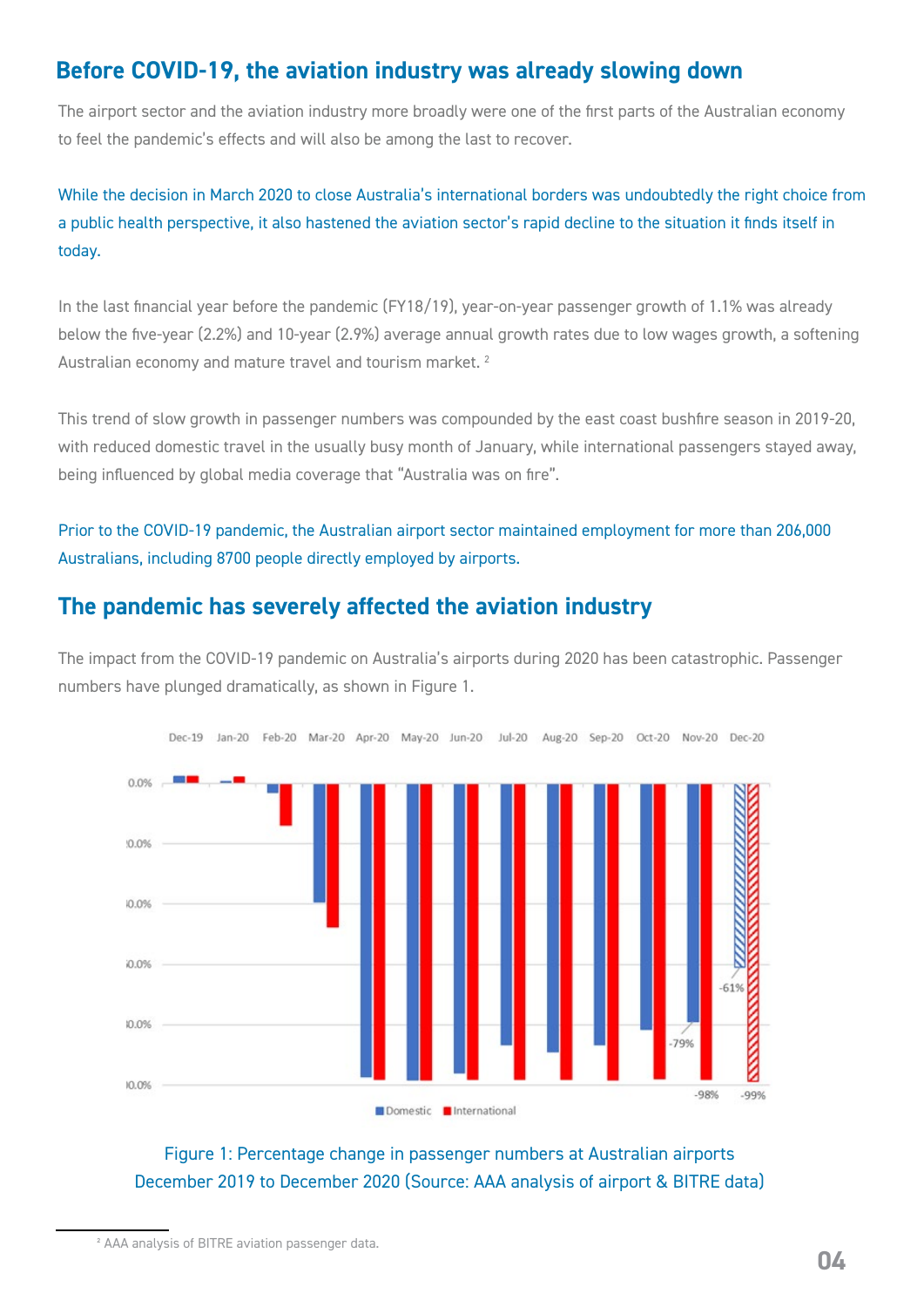around 61% below same time 12 months earlier.<br>-International passenger numbers fell by 98% over the previous 12 months. Domestic passenger numbers dropped by similar levels at the height of the national lockdown. They recovered slightly by December 2020 to sit

The costs of providing an essential transport service during the pandemic have been significant. There are high fixed costs involved in keeping the lights on and runways open, regardless of aviation activity levels, particularly in providing security and other government-mandated services.

#### Australia's airports collectively are still losing \$320 million a month in revenue. At the end of September 2020, accumulated losses were already over \$2.5 billion. Financial losses since the start of the COVID-19 pandemic reached \$3.5 billion by the end of December 2020.

The pandemic has dealt a major blow to the global aviation industry, setting back passenger traffic to levels last seen in 1999 wiping out 30 years of growth in a few short months.<sup>3</sup> The industry views post-COVID recovery as a lengthy process, with optimistic scenarios forecasting a return to pre-pandemic traffic levels by 2023 while a more subdued scenario forecasts recovery being reached during 2024.4

The recent announcement by the Secretary of the Australian Government's Department of Health (Dr Brendan Murphy) that even with a successful vaccination program, international borders are unlikely to re-open until 2022 which reinforces the latter view of aviation industry recovery.<sup>5</sup>

The long-term effects on Australia's airports of the slower restart of the global aviation industry will be felt through delays in re-hiring skilled airport operating staff, deferment or cancellation of capital investment and the continued impacts of reduced airport activity on local and national economies.

#### **Airports received only 8 cents in every dollar of aviation support funding**

Of the \$2.09 billion in aviation support provided by the Australian Government during 2020, \$1.38 billion (66%) flowed to airlines, while another \$476 million (23%) offset foregone fuel excise revenues and regulatory charges from the Civil Aviation Safety Authority (CASA) and Airservices Australia.

#### Only \$173 million (or 8%) flowed to airports through a rebate of domestic security screening charges.

<sup>3</sup> Cirium (2020), The Cirium Airline Insights Review, viewed on 22 January 2021 at: https://cirium.lookbookhq.com/2020-airline-insights-review/2020-airline-insights-review

<sup>4</sup> International Air Transport Association (2020), Recovery Delayed as International Travel Remains Locked Down, Media Release 28 July. Viewed on 8 December 2020 at: https://www.iata.org/en/pressroom/pr/2020-07-28-02/;

Airport Council International (2020), The impact of COVID-19 on the airport business, 8 December. Viewed on 8 December 2020 at: https:// aci.aero/wp-content/uploads/2020/12/Advisory\_Bulletin\_The\_impact\_of\_COVID\_19\_on\_the\_airport\_business.pdf

<sup>5</sup> McCulloch, D & Coughlan, M, 'Overseas travel remains unlikely this year' The West Australian 18 January 2021. Viewed on 19 January 2021 at: https://thewest.com.au/politics/february-vaccine-rollout-on-track-hunt-ng-s-2045774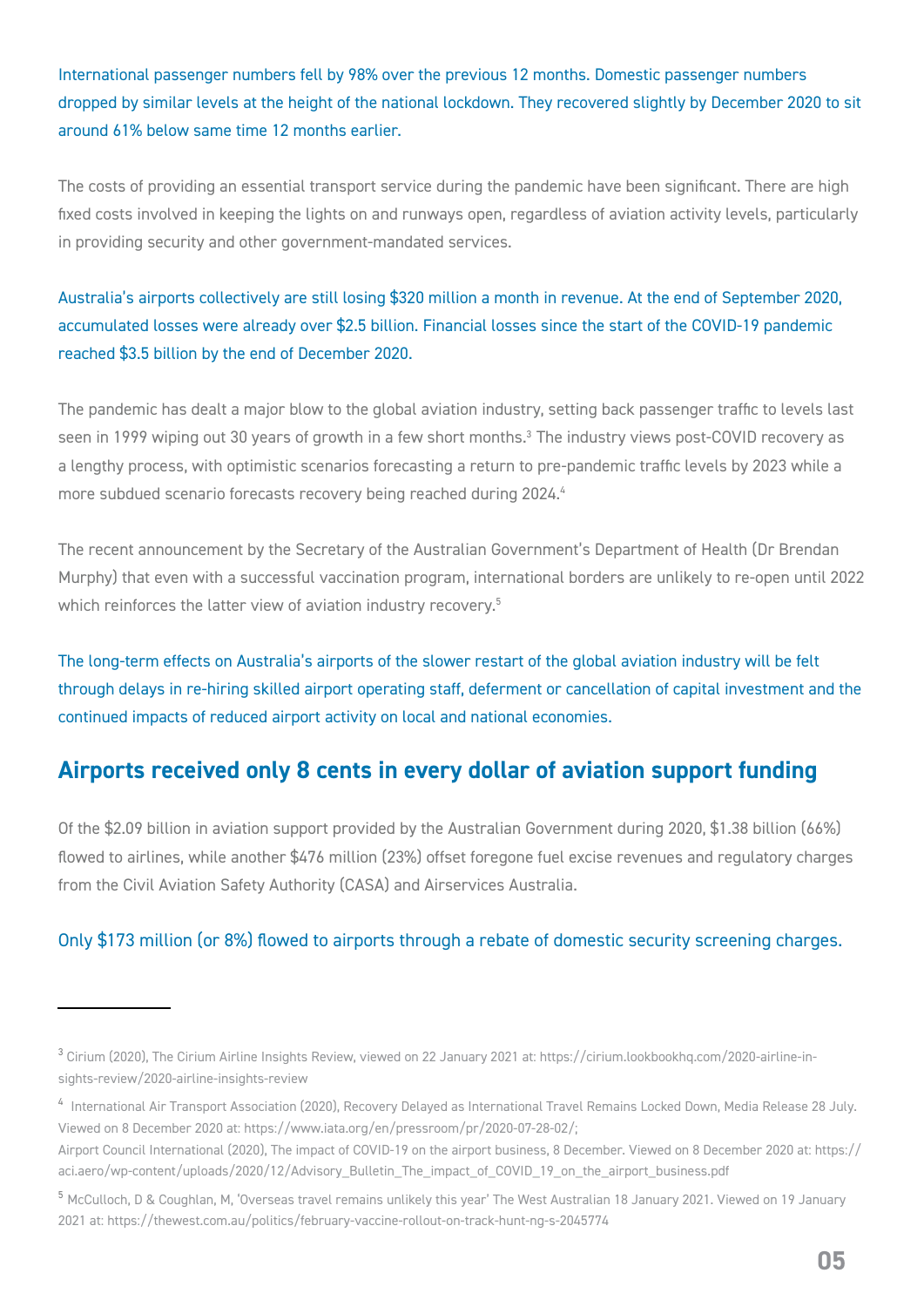$\frac{6}{5}$ A further \$66 million in non-COVID funds went to airports through the Regional Aviation Security Infrastructure (RASI) grant program to assist regional airports comply with Government-mandated aviation security requirements.<sup>6</sup>

#### **Airports need support to continue providing essential services**

The costs of keeping airports open and operating as essential infrastructure to serve Australia's community and economy are high and have imposed significant costs on the sector. Since the pandemic began, airports are losing around \$320 million a month in revenue or more than \$3.5 billion to December 2020.

The costs of operating an airport remains largely fixed, whether there is one aircraft or 100 aircraft. Currently, the AAA identifies the cost of keeping the national airport network operational at approximately \$4 million a day.

This includes providing domestic and international security screening, airfield security and increased COVIDSafe cleaning regimes – all government-mandated requirements.

Without extended government support, the airport sector expects to be operating with large losses for some time to come. For example, AAA data indicates Australian airports will carry at least \$280 million in unrecovered government-mandated charges to the end of 2021.

- In Calendar Year (CY) 2020, this amount was \$127 million, made up of the shortfall between predicted and actual domestic and international security screening costs (\$110 million), increased airfield security to guard parked aircraft (\$10.2 million) and enhanced COVID-Safe terminal cleaning (\$6.8 million).
- Projections for CY2021 indicate airports will carry a further \$155 million of mandated domestic and international security screening charges (\$123 million); airfield security (\$12 million) and terminal cleaning (\$20 million) costs.

Airports want to look to the post-pandemic future with confidence and be open, safe and secure facilitators of domestic and international air transport for people and goods. To achieve this, the AAA calls on the Australian Government to focus first on immediate financial relief for airports from government-mandated charges. In the longer term, any pathway to recovery for the airport sector must include strategic government investment in airports to make them economically, socially and environmentally sustainable.

<sup>6</sup> Department of Infrastructure, Transport, Regional Development and Communications (2020), 'Responses to Senator Sterle's written questions, Part 1', Table Documents, Senate Rural, Regional Affairs and Transport (RRAT) Committee 2020-21 Budget Estimates, 19 October. Viewed on 11 December 2020 at: https://www.aph.gov.au/Parliamentary\_Business/Senate\_estimates/rrat/2020-21\_Budget\_estimates/ Infrastructure\_Regional\_Development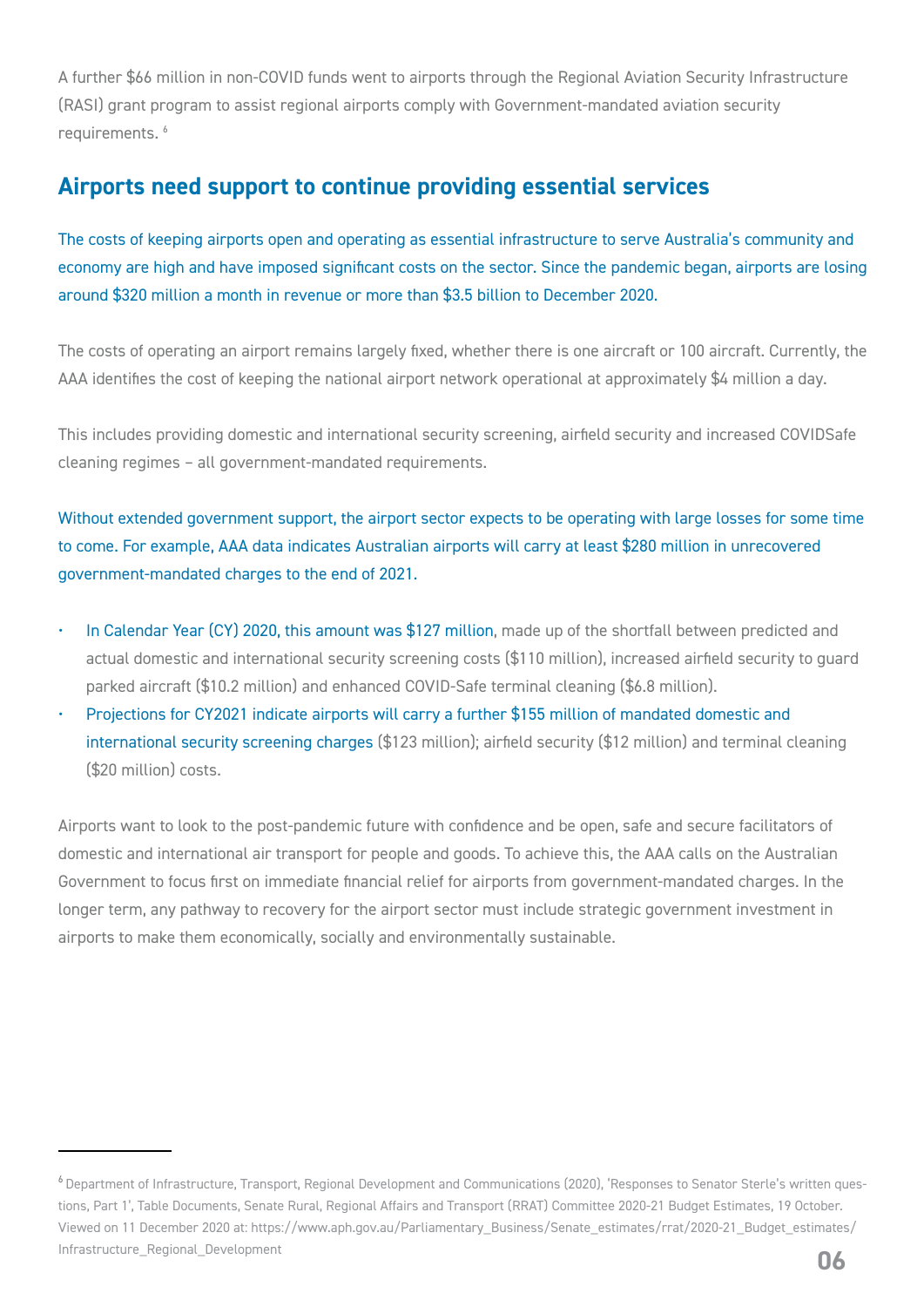#### **An 'Aviation Relief and Recovery Program' for the industry**

Given the recent blows to the domestic aviation industry's recovery from the virus flare-ups in NSW<br>and Queensland over December 2020 and January 2021, the AAA strongly recommends the Australia and Queensland over December 2020 and January 2021, the AAA strongly recommends the Australian Government extend additional financial support to the industry in the 2021-22 Budget through funding an 'Aviation Relief and Recovery Program' (ARRP).

The *Relief* component of the ARRP is targeted at the immediate needs of the aviation industry at this time of low activity, consisting of operations support during Financial Years (FY) 2020-21 and FY 2021-22 to:

- Maintain a safe and comprehensive essential national aviation network, and;
- Ensure airport terminals and runways anchor the network safely and securely.

#### **Relief for aviation industry cost pressures**

The first part of the ARRP Relief component involves topping up existing Australian Government support programs for the aviation industry for at least a further six months to relieve the most urgent cost pressures. These include:

- The Australian Airline Financial Relief Package (AAFRP) which rebated domestic security screening costs and ceased on 31 December 2020;
- The Domestic Aviation Network Support (DANS) program, delivering a minimum domestic aviation service on the top 50 air routes, expiring on 28 March 2021, and;
- The Regional Network Aviation Support (RANS) program, delivering a minimum aviation service to regional Australia, due to expire on 28 March 2021.

Topping up these demand-driven programs would relieve cost pressures on the aviation industry and remain active until funds are exhausted. Based on the Department of Infrastructure, Transport, Regional Development and Communications' (DITRDC) funding allocations committed to these projects in FY2020-21, the AAA estimates a cost of \$427.3 million for a top-up of existing programs from the end of March 2021 for a minimum of six months across FY2020-21 and FY 2021-22. 7

The ARRP Relief component should also include measures providing additional relief to airports first, which ultimately flow through to the broader aviation industry, including:

- Covering shortfalls in mandatory domestic and international security screening charges carried by the industry beyond the AAFRP domestic screening rebate, and;
- Providing increased airfield security for parked aircraft and enhanced COVID-Safe terminal cleaning, to meet mandatory requirements.

<sup>7</sup> Department of Infrastructure, Transport, Regional Development and Communications (2020), Op. Cit.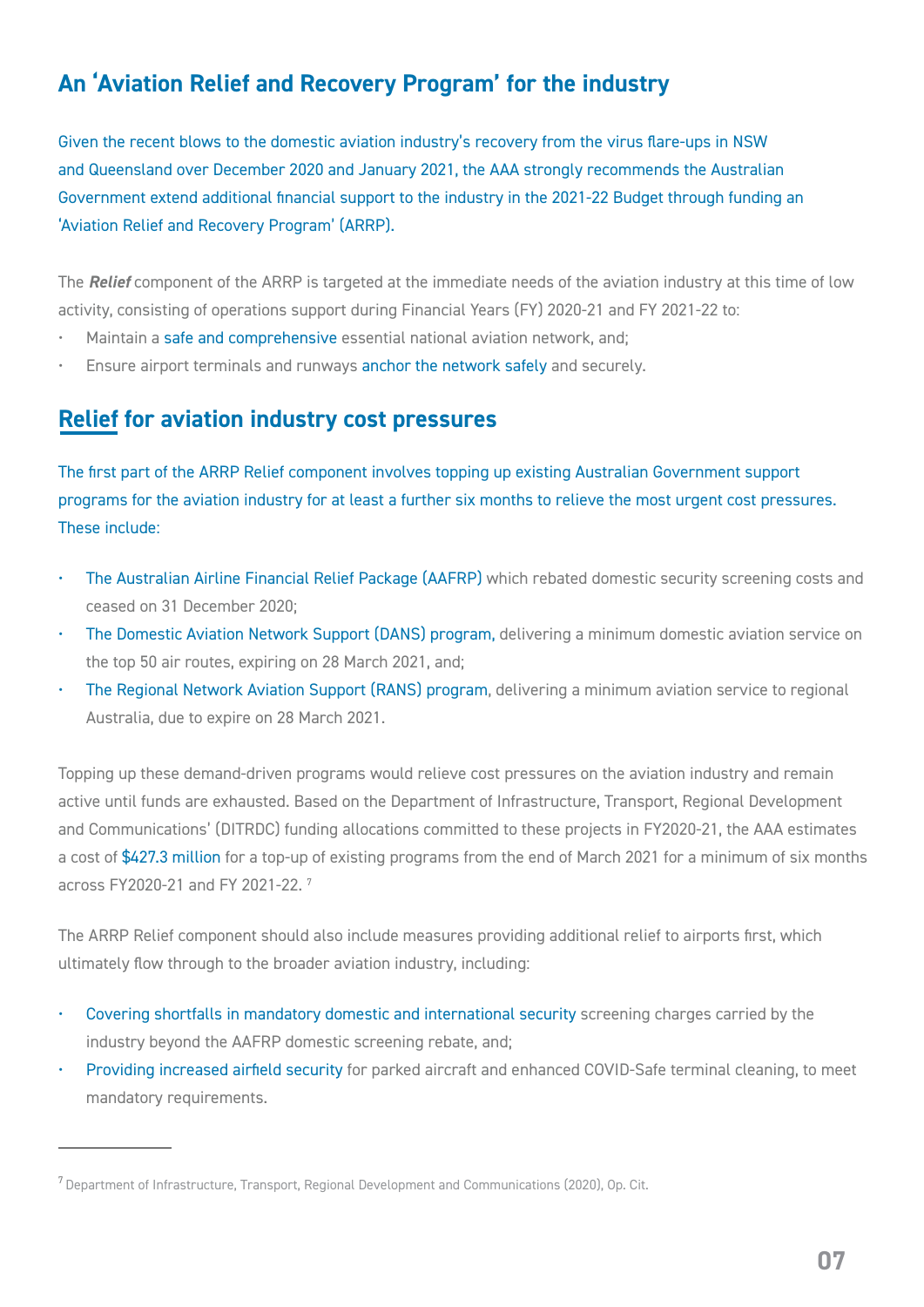\$221.1 million across FY2020-21 and FY2021-22.<br>. The AAA also estimates that providing additional, demand-driven support to assist the industry with government-mandated aviation security charges and enhanced terminal cleaning to the end of 2020 would cost

#### **An 'AvKeeper' income support program for the airport sector**

While airports have attempted to forestall wholesale job losses during the pandemic, it is estimated more than 75% of Australia's airport workforce were affected by the pandemic. AAA data indicates more than 25% of the core workforce have lost their jobs in 2020, with another 50% being put on reduced hours or furloughed.

The ineligibility of local governments for JobKeeper have amplified the pandemic's effects on staff at local government-owned airports, while ineligibility for JobKeeper has also affected important service providers to the sector such as aviation security screeners.

The AAA and its airline counterparts in the Australian Aviation Recovery Coalition (AARC) call on the Australian Government to develop an 'AvKeeper' targeted income support program for the aviation industry to help retain core aviation workforce capability after JobKeeper finishes at the end of March 2021. Running through to the end of 2021, an AvKeeper income support program for airports is estimated to cost \$45.8 million. This would extend AvKeeper eligibility to all airport staff (including at local government-run airports) and key airport service providers such as security screeners.

Implementing an AvKeeper program for the entire aviation industry will be an important relief measure to retain key airport and airline personnel until the end of 2021. This should be sufficient time for a national vaccination program to be fully under way, domestic borders remaining consistently open and contemplation of a resumption of international travel.

#### **Investing in an aviation Recovery through people and infrastructure**

The ARRP's Recovery component would fund projects supporting Australia's airports by:

- Upgrading essential aeronautical infrastructure, particularly at smaller remote and regional airports and at mid-sized regional and metro airports;
- Retaining people with critical skills in the sector to ensure airports are ready to deal with the aviation industry's recovery, and;
- Reducing operating costs from increasing the energy and water efficiency of aeronautical and other infrastructure.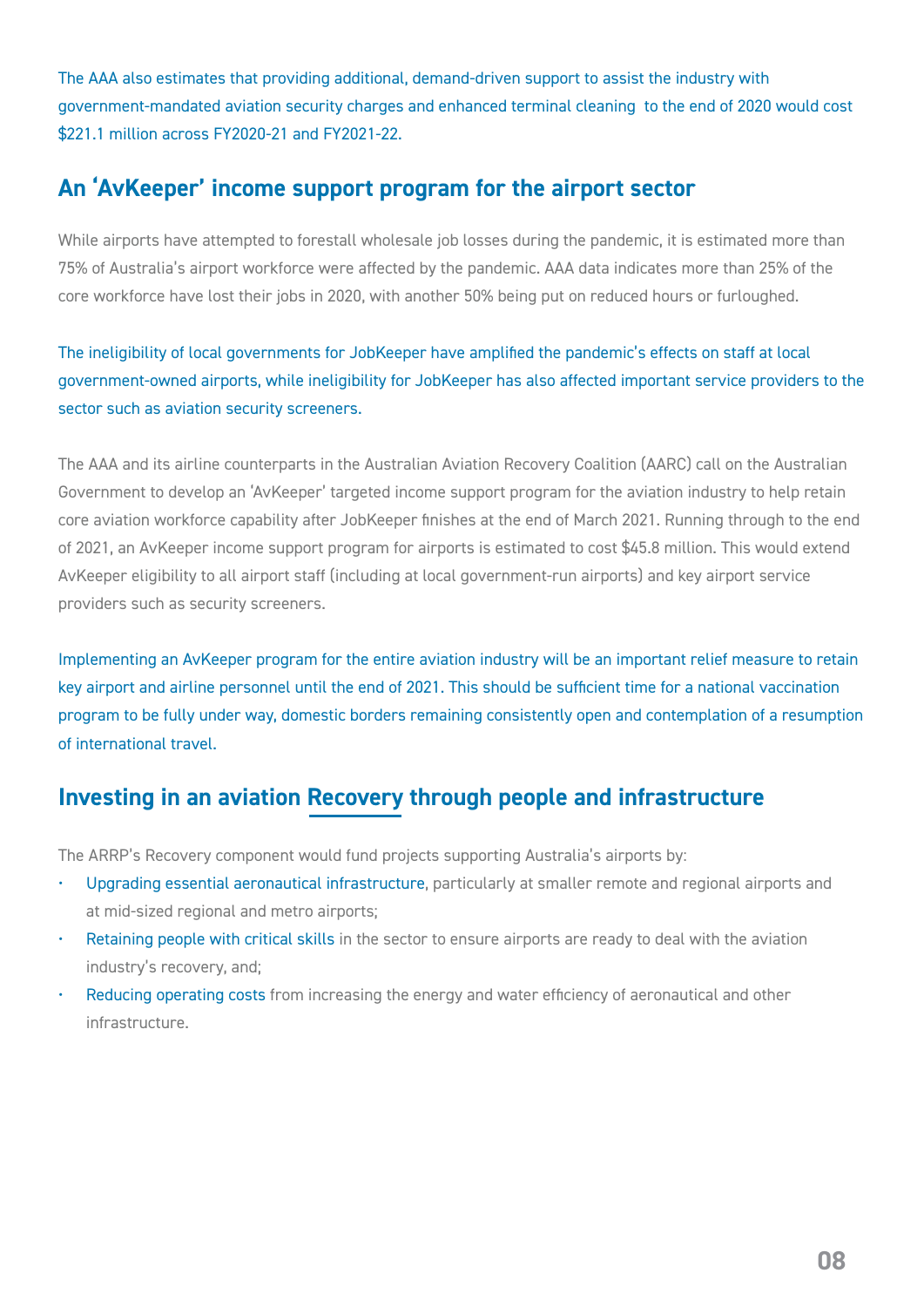#### **Upgrading regional and remote airport infrastructure**

The existing Australian Government grant funding programs have been valuable in ensuring regional and remote<br>airports can improve safety-critical aeronautical infrastructure. This ensures these airports remain in a state o airports can improve safety-critical aeronautical infrastructure. This ensures these airports remain in a state of good repair to accept passenger, charter, firefighting and aeromedical flights and comply with infrastructure standards mandated by CASA, the Australian Government's aviation safety regulator.

The Remote Airstrip Upgrade Program (RAUP) and Regional Airports Program (RAP) provide valuable support to lower-volume regional and remote aerodromes and airports. Both of these significant grant funding programs will expire in FY 2020-21. Topping up the existing RAP and RAUP programs by \$100 million and \$40 million respectively will unlock matching investment from airports and create employment and other wider economic benefits in regional and remote Australia. The AAA also recommends maintaining the current RAP and RAUP criteria where projects costing less than \$300,000 are fully funded by the Australian Government. This will support regional and remote airports to upgrade safety-critical infrastructure. In total, these programs would cost \$140 million over the four years from FY2021-22.

#### **Unlocking the potential of our middle-tier airports**

Australia's 'middle-tier' of airports consists of 17 regional Regular Public Transport (RPT) airports, serving high value, economically diverse regions in the Northern Territory, NSW, Queensland, Tasmania and Western Australia. In 2019, these airports moved over 11.5 million passengers, collectively making them the fifth highest patronage airport in Australia.

There is another middle-tier cohort of seven capital city 'metro' airports which are also excluded from grant funding programs because they are located in capital cities. Airports such as Essendon Fields and Moorabbin in Melbourne are forgotten gateway airports for charter flights, while their RPT services come largely from regional airlines unable to secure slots at the major capital city airports. Metro-regional airports such as Bankstown in Sydney and Essendon Fields also provide significant urban bases for flight training, emergency service and firefighting aircraft.

Many of these middle-tier airports have shovel-ready projects to either upgrade or expand critical airport infrastructure. These upgrades would allow them to perform their own distinct and important role in Australia's aviation network. These projects could be brought forward through a new, targeted infrastructure program of grants or concessional loans worth \$160 million over four years from FY2021-22.

The range of ownership models and size of these airports relative to the top 10 major airports either make them ineligible for existing regional infrastructure grants, or constrain access to long term, 'patient' capital for essential infrastructure expansion and repair.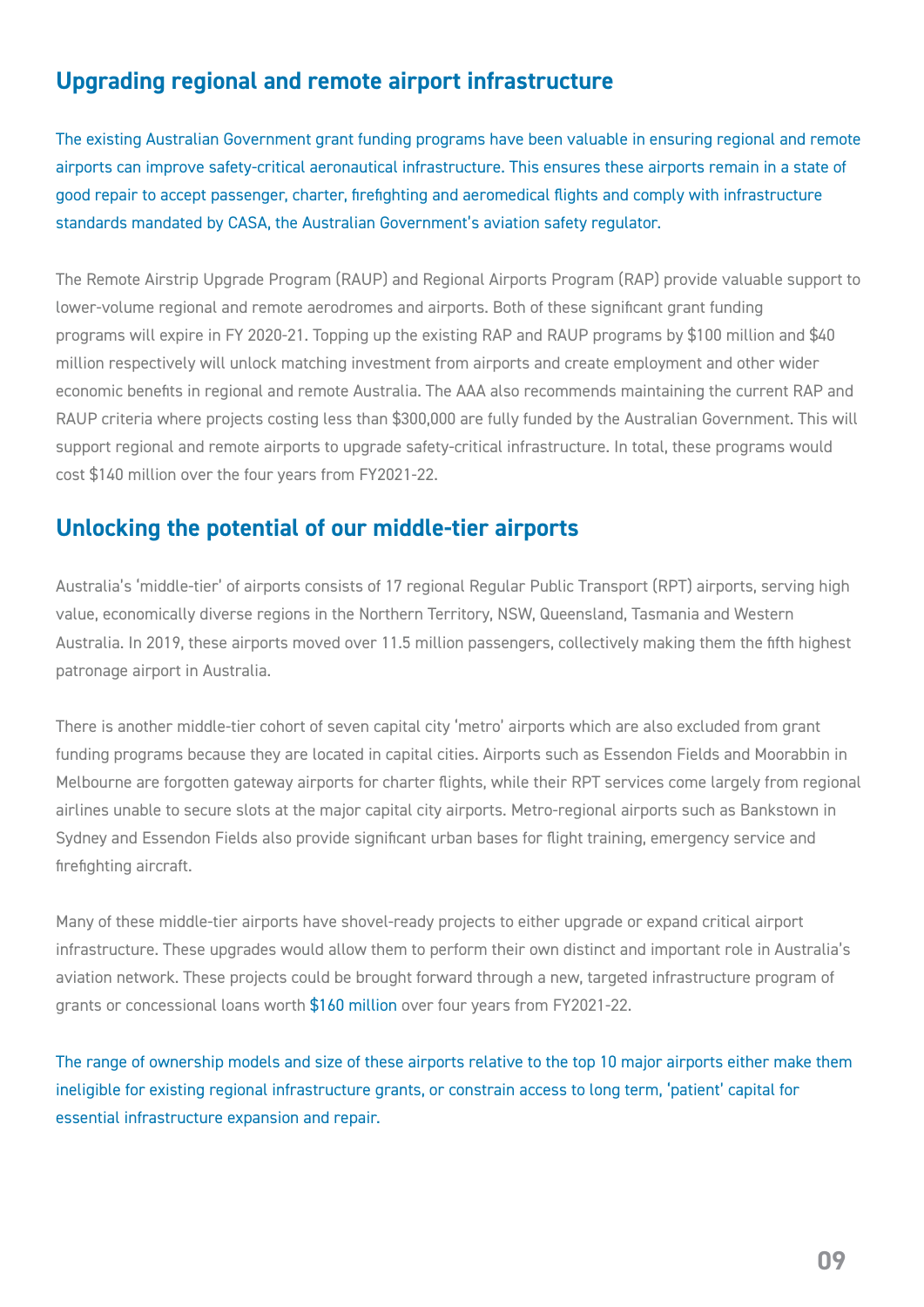and supply. Projects also include other aviation infrastructure and facilities to support essential aeromedical and<br>firefighting operations. Evaluation by the AAA indicates that over 1,000 direct jobs would be created duri The AAA has identified middle-tier airports have 25 shovel-ready projects worth more than \$120 million to renew or upgrade critical infrastructure such as airfield lighting, runway and taxiways, control towers and fuel storage firefighting operations. Evaluation by the AAA indicates that over 1,000 direct jobs would be created during the construction phase of these projects, would support more than 16,000 ongoing jobs and provide \$26 billion in economic benefits over the lifetime of the infrastructure.

#### **Support airports to deliver enhanced aviation security screening**

In 2018, the Australian Government announced measures strengthen Australia's domestic and international aviation security screening systems, following the disruption of an attempted aviation terror plot in 2017. The new measures, which came into effect in December 2020 include the use of body scanners and advanced X-ray equipment at major capital city and regional airports.

Implementing these mandatory aviation security requirements carry significant costs, ranging from procurement of new screening equipment, capital works required in terminals to accommodate them and the costs of training and accrediting staff to effectively screen passengers and baggage. At the time these measures were announced, the AAA estimated the costs for airports to comply with the new requirements was \$1.7 billion.

The AAA acknowledges the support given by the Australian Government to the airport sector through extensions to compliance dates for most airports. It also acknowledges the \$116.1 million in financial support to smaller regional airports in procuring new screening equipment, upgrading of terminals and supporting staff to deliver the new aviation security system.

The pandemic has meant the new security screening requirements have come at a time when the industry can least afford to finance or fund them from their own resources. In ordinary times, airports could undertake upgrades based on an expectation of consistent growth in passenger numbers. In 2020, many larger regional airports and major airports were forced to seek extensions to achieving compliance due to the dramatic collapse in passenger numbers. The AAA is asking the Australian Government to support airports in delivering the \$1.7 billion cost of installing new aviation security screening equipment at capital city and major regional airports, regime through:

- A \$100 million extension of the existing Regional Airport Security Infrastructure (RASI) program to support larger regional airports to comply with Government-mandated aviation security requirements.
- Reimbursement of procurement and capital works costs for major and regional airports that have already installed new equipment, and;
- A concessional loan program for airports yet to install new aviation security screening equipment to offset capital works and procurement costs.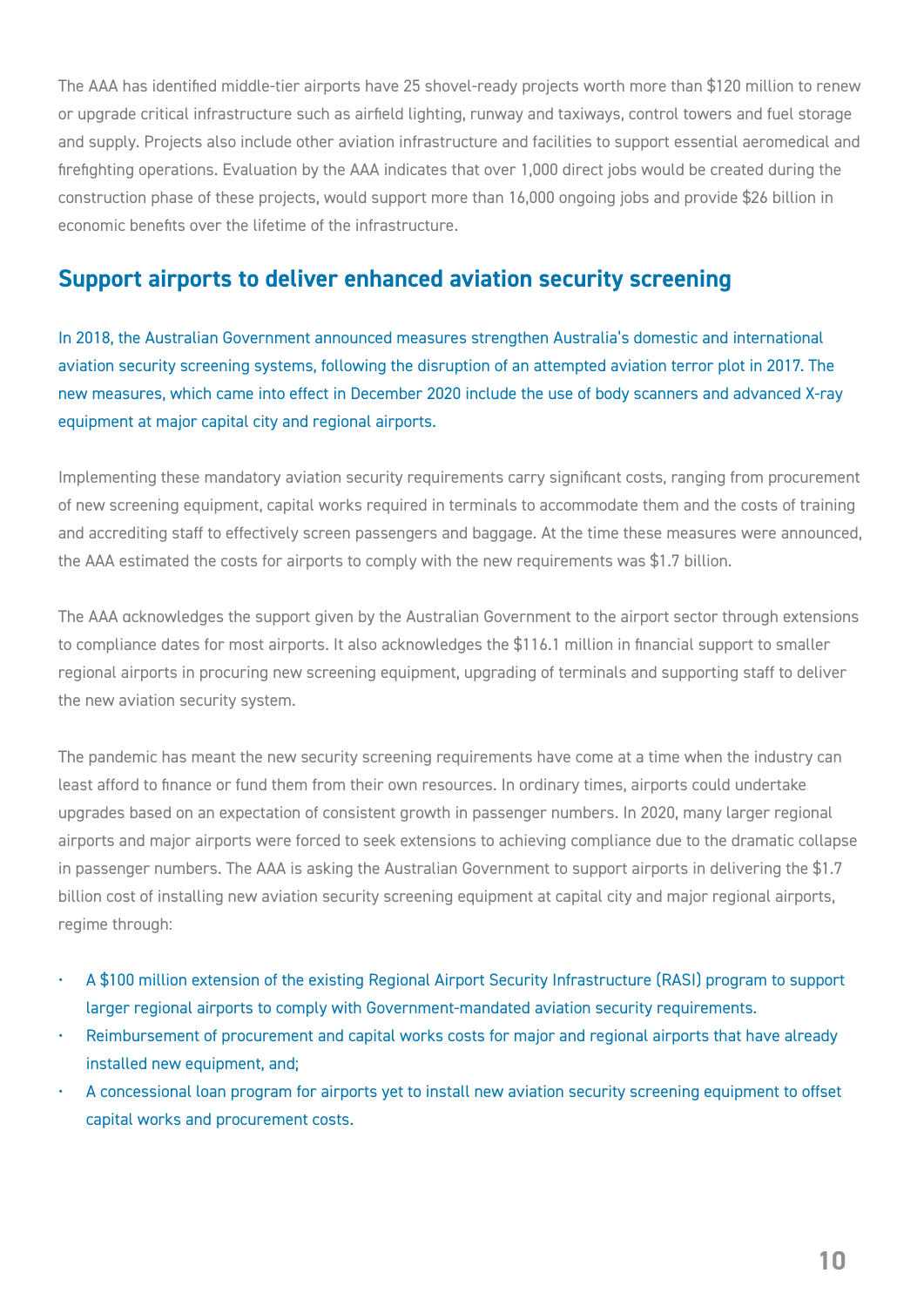#### **A bottom-up review of aviation security funding**

ID-TY pandemic has stress tested in<br>driven, market-based funding mode The COVID-19 pandemic has stress tested many significant systems in the aviation industry. The current, volume-driven, market-based funding model of aviation security screening has failed that test. The significant drop in domestic and international passenger numbers has undermined the aviation security screening cost recovery model, leaving airports to carry a significant overhang between the fixed and actual costs of providing the service.

Airports cannot continue to subsidise the rest of the aviation industry by providing mandated aviation security services below cost. Under the existing funding model, there is a significant risk that as screening charges are reset for 2021, there will be significant increases in domestic security costs of almost 400% and increases in international screening costs of approximately 550%. This industry-wide problem will filter down from airports to airlines and ultimately to the travelling public.

The most pragmatic and immediate solution for this industry-wide problem is for the Australian Government to cover the shortfall in airport costs of conducting domestic and international aviation security screening as recommended previously.

In the longer term, the AAA recommends a review of the current cost recovery model of security screening to make it less vulnerable to revenue shocks and smooth out some of the cost differences between major capital city airports and regional airports. The AAA supports a model of a standard security screening charge added to the base airfare on domestic or international airline tickets which fully covers the cost of security screening at all Australian airports.

As part of this model, the AAA also recommends the establishment of a 'revenue clearing house' that efficiently collects screening charges from airlines and directly reimburses all airports for their screening costs.

#### **Investing in core aviation industry capability**

Given the uncertainty in the global aviation industry, the outlook for employment in Australia's industry is equally unclear. Any recovery in airport employment depends on the willingness of Australians to travel domestically, alongside the speed of recovery in the national economy and the global aviation industry.

Due to the significant level of redundancies and furloughs in 2020, Australian airports saw a major loss of trained and qualified personnel. As many of these staff members and contractors have, by necessity, moved to other parts of the economy, this represents a significant nationwide loss of competency, skills and experience in airport operations. There is a pressing need to attract these highly skilled and qualified personnel back into the airport sector workforce as the post-pandemic recovery gets under way.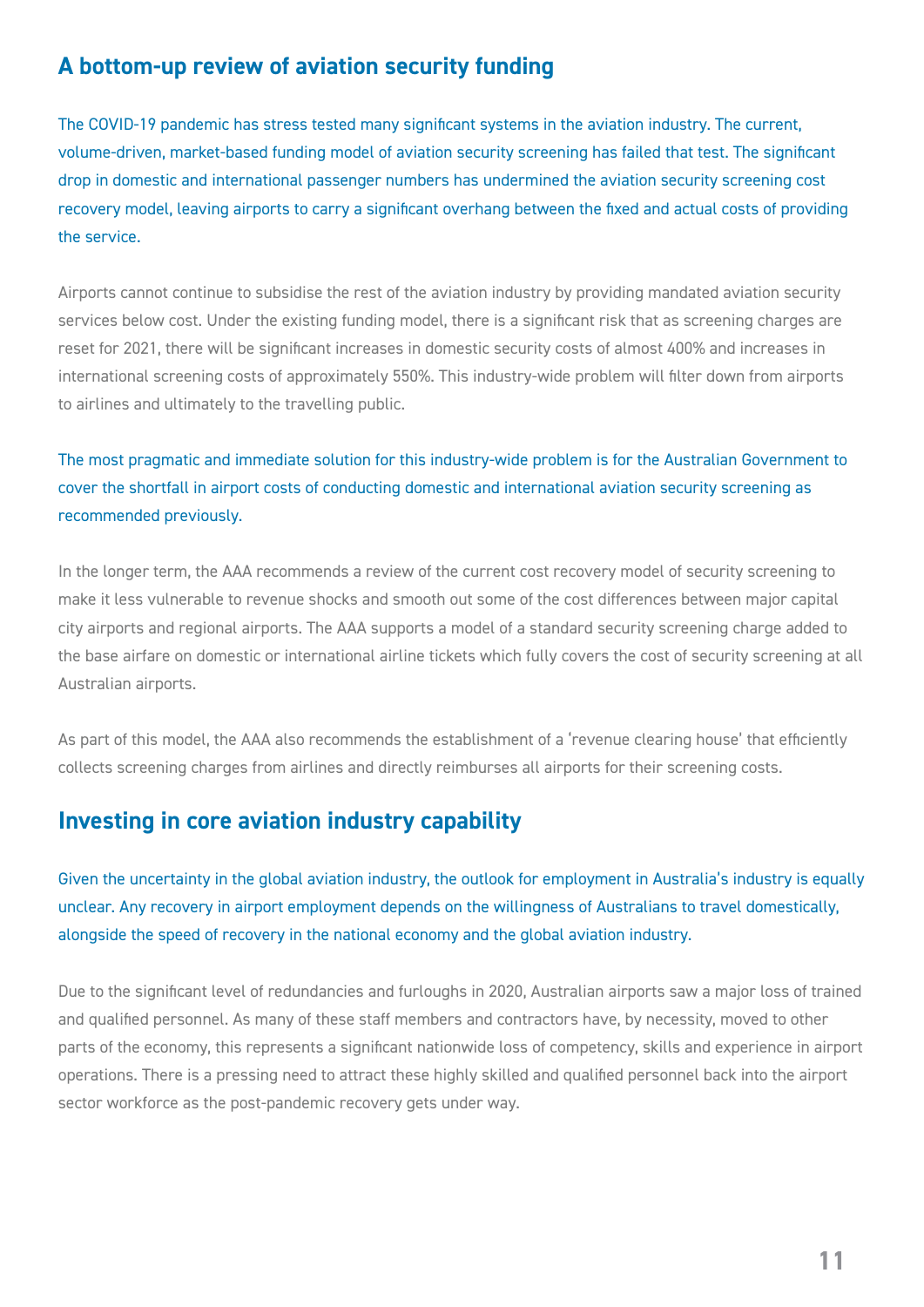$\theta$  the industry. The AAA is seeking \$8 million over four years to attract and retain workers in a range of airport career pathways through better delivery of airport sector training and ensuring previously qualified airport personnel can quickly return to the industry.

The skills package consists of three parts, a mechanism to re-engage displaced airport workers through rapid requalification of recently lapsed airport-relevant qualifications, support for the AAA's training delivery arm to become a Registered Training Organisation (RTO); and investigation of the skills needs of the airport sector.

To fast track the return of experienced and qualified personnel to the airport workforce, the AAA would manage a mechanism to re-engage displaced airport workers similar to the Australian Health Practitioners Registration Agency's (AHPRA) pandemic response sub-register to re-accredit qualified staff who have been out of the sector for up to 12 months. The AAA has already identified key airport staff and contractors who left the airport sector in 2020, capable of rapid re-qualification or re-training to return to core roles. The establishment and management of this project would require \$0.6 million over four years.

#### The AAA is also seeking \$5 million over four years for requalifying key airport staff whose on-airport operating credentials need to be refreshed or renewed. This program would consist of funding for displaced staff to regain or renew the following qualifications:

- The Aviation Security Identification Card (ASIC), An ASIC is required for staff to have unescorted access to security-controlled areas of airports.
- The Certificate II in Transport Security Protection. This is a mandatory qualification for passenger and baggage security screeners at airports.
- Airfield Reporting Officer (ARO) and Works Safety Officer (WSO) qualifications which facilitate safe aerodrome operations, in compliance with CASA regulatory requirements and national operating standards.

#### These qualifications require bi-annual (ASIC/ARO/WSO) or annual (Certificate II) refreshers. Staff will need to regain their qualification and undertake on the job training if they left the industry and their qualifications lapsed during the pandemic.

To better develop training pathways and design and deliver training packages linked to the skills needs of the airport sector, the AAA intends to seek accreditation as an RTO. This would also allow the AAA to work more closely with the National Skills Council and Australian Industry Skills Council to develop education pathways for the airport sector linked to Australian Qualification Framework-aligned and accredited certificate and diploma-level qualifications. The close linkages between the AAA and its airport and corporate members allow for design and delivery of accredited skills packages targeted at airport workers. The AAA is asking for \$2.4 million over four years to achieve RTO accreditation, develop, design and deliver training packages to attract and retain skilled workers to the airport sector.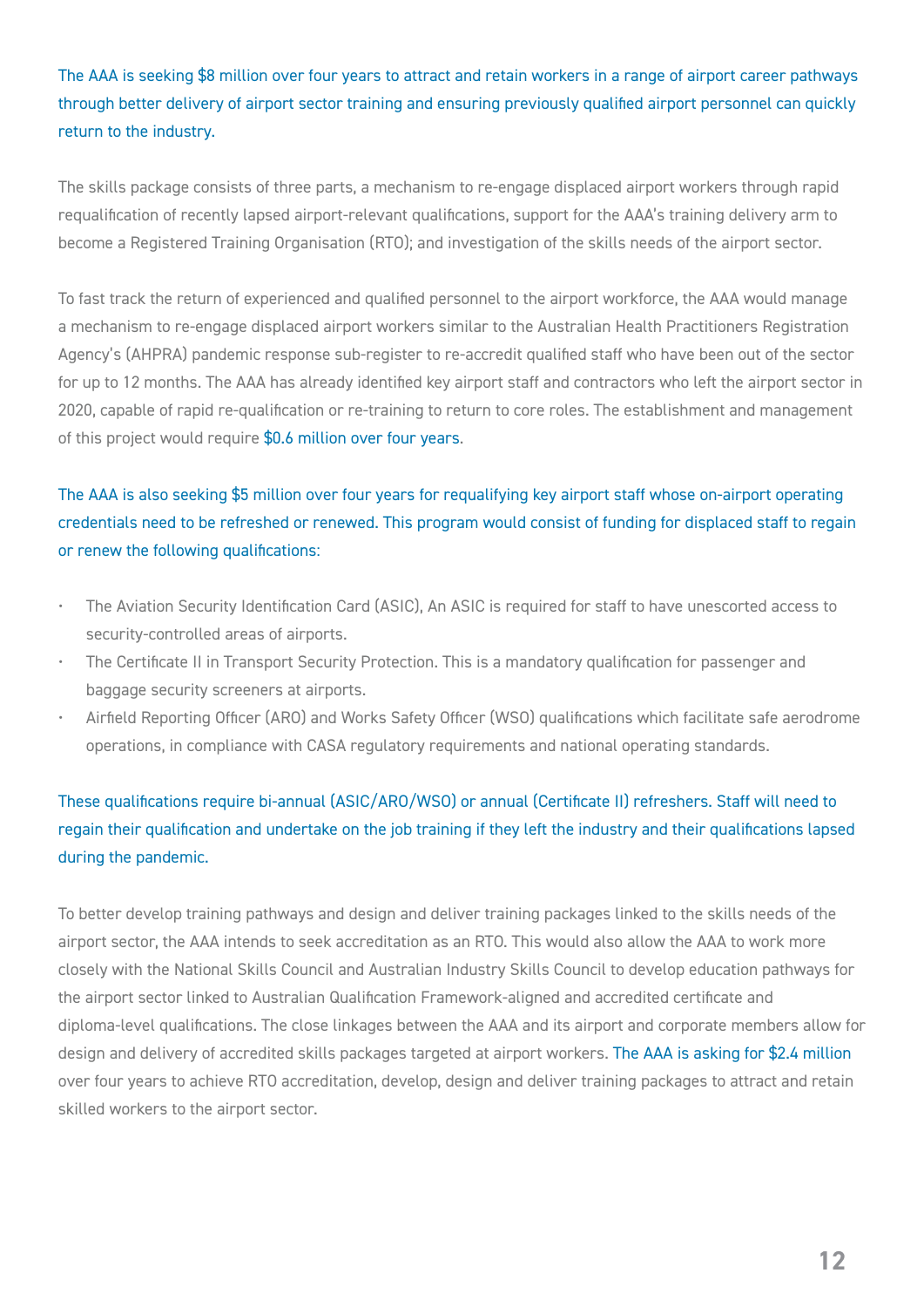In the longer term, the AAA recommends the Australian Government undertake an inquiry into skills and training in the airport sector. This would follow on from the 2018 report of the Expert Panel on Aviation Skills and Training, which focused largely on the commercial and general aviation sectors rather than airports. 8

n aining, which locused targety on the commerciat and generat aviation sectors rather than airports.<br>Airports face a shortage of entrants into the sector to fill key airport roles such as Aerodrome Reporting Officers, Works Safety Officers, airfield technical inspectors and security screeners of passenger and baggage, particularly in regional areas. The sector faces this shortage as older workers are retiring from the industry and the reduced availability of skilled aviation workers caused by the pandemic.

#### **Air route attraction funding**

Airlines around the globe are going through massive operational consolidation to reduce costs during the pandemic, reducing the size of their fleets, crew numbers and other measures. As the global aviation industry begins to recover, airports around the world are competing to secure the limited air capacity offering from airlines. It is crucial to have a co-funded financial package between Government and airports in attracting airline capacity.

Traditionally the Australian Government has supported demand creation initiatives through international destination marketing, however the AAA's view is the impacts of COVID-19 on international travel demands a more direct, targeted and effective approach to stimulate airline activity, given that all global cities will be competing for air traffic in a market where many airlines lack financial capacity to develop new rates. A competitive fund that can be accessed through joint applications from airlines and airports to establish new international routes with funding support will help ensure Australia remains well serviced as the industry recovers.

The AAA proposes the Australian Government also develops an equivalent domestic program which helps to de-risk and spread the initial expense of pioneering new domestic air routes, particularly on seasonal or otherwise partially commercial routes which serve high-value regional tourism destinations.

Airports and smaller operators have pioneered innovative new routes during the pandemic, serving city pairs with either strong seasonal traffic or currently underserviced routes (Dubbo-Ballina, Canberra-Sunshine Coast), particularly in regional Australia. Regional airports and smaller airlines have led this opening up of access to new routes due to the disruption of traditional 'hub and spoke' routes to their capitals and the withdrawal of major airlines from some regional routes.

<sup>8</sup> Department of Infrastructure, Transport, Regional Development and Communications (2018), Final Report of the Expert Panel on Aviation Skills and Training. Accessed on 12 December 2020 from: https://www.infrastructure.gov.au/aviation/publications/files/Final\_Report\_of the\_Expert\_Panel\_on\_Aviation\_Skills\_and\_Training.pdf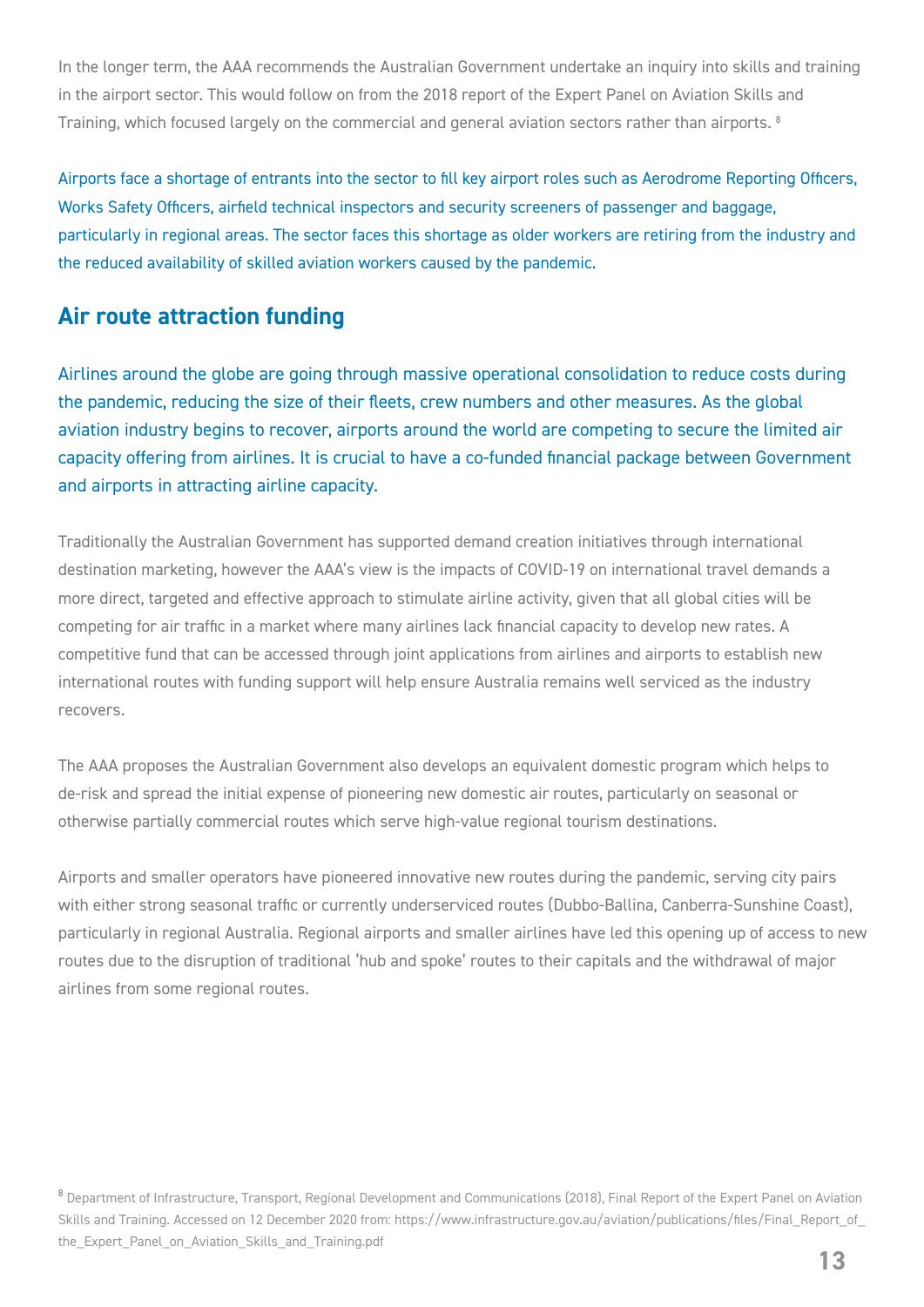#### **Energy and water efficient airports**

The Australian Government manages the aviation industry's emissions through membership of global<br>organisations such as the International Civil Aviation Organisation (ICAO) and adherence to international The Australian Government manages the aviation industry's emissions through membership of global protocols such as its State Action Plan (SAP) on emissions reduction. Domestically, the Australian Government has significant influence over policy settings for aviation within Australia.

#### The AAA's view is airports have significant opportunities available to improve environmental outcomes for the aviation industry by their ability to reduce consumption of and more efficiently use energy and water resources.

While the airport sector has differing capabilities to self-fund these upgrades, a structured program of energy and water efficiency upgrades for airports would deliver a valuable public policy outcome, particularly in regional and remote Australia. Areas where Australian airports have improved and can continue to improve their resource efficiency with a mix of incentives and grant funding include:

- Renewable energy generation and storage;
- Water harvesting and recycling;
- Replacing incandescent lighting with LED lighting on runways and taxiways, and;
- Fixed electrical ground power and air systems for idling aircraft.

Building energy and water efficiency measures into the criteria for new and existing grant funding programs would be a sound interim step ahead of a future targeted efficiency program to help the aviation industry meet Australia's broader SAP obligations to ICAO.

#### **Regulatory measures to aid the airport sector's recovery**

The AAA has also identified other regulatory measures to reduce red tape or improve competitiveness at Australia's airports:

• One important option would allow Federally leased airports (FLAs) to exercise their option to extend their leases now. Exercising this option is viewed as critical for airports to provide a level of certainty for on-airport property investments with long payback times (such as hotels or commercial developments). This action only requires approval from the Minister of Infrastructure and Transport.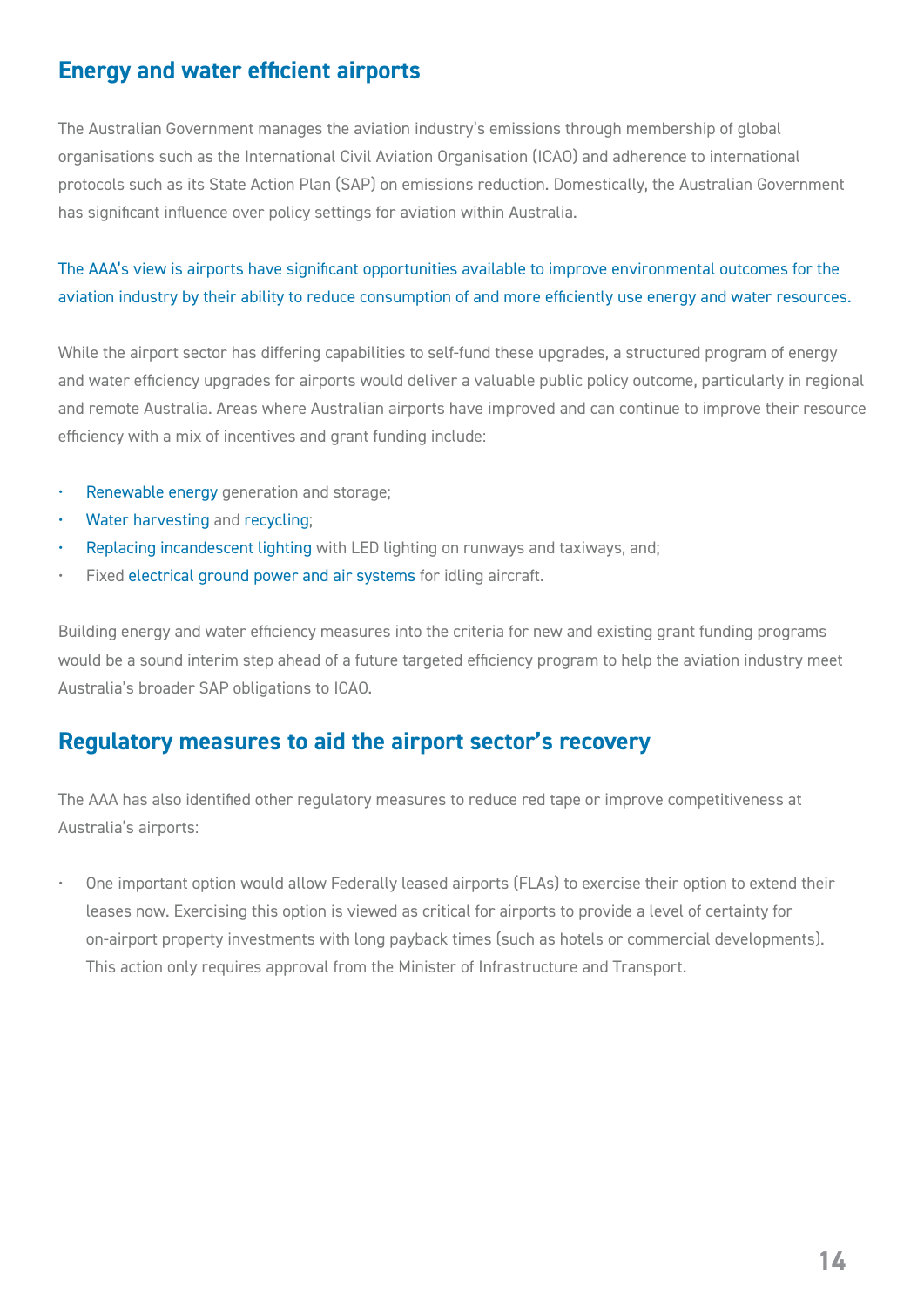(DITRDC) to revisit its interpretation of the Federal Court's decision on Ex-Gratia payments in lieu of Land Tax<br>(EGLT) at FLAs. • Another option is for the Department of Infrastructure, Transport, Regional Development and Communications (EGLT) at FLAs.

The AAA's view is the decision does not meet the policy intent of competitive neutrality sought by the National Competition Commission at the time of airport privatisation. FLAs view the Australian Government's proposed EGLT model as an anti-competitive measure that makes on-airport land use changes and non-aeronautical property development more expensive than equivalent off-airport activities. The EGLT issue could be dealt with through alteration of the FLA head leases to maintain the present EGLT system.

• There are additional regulatory changes recommended by the AAA which, if made could improve the functioning of the *Airports Act 1996*, the Airport Building regulations and the E*nvironmental Protection and Biodiversity Conservation Act 1999* (EPBC Act) in relation to master planning and development planning and control at airports. The most welcomed change would involve the Minister for Infrastructure and Transport changing by regulation the threshold for FLAs to produce a Major Development Plan for on-airport developments from \$20 million to \$50 million.

These recommended changes have previously been provided to DITRDC as part of the AAA's submission to the Future of Aviation Issues Paper consultation; <sup>9</sup> and to the Department of Agriculture, Water and the Environment as part of the Samuel Review into the EPBC Act. 10

<sup>9</sup> AAA (2020), The Future of Aviation Issues Paper – Submission from the Australian Airports Association. Accessed on 12 January 2021 from: https://www.infrastructure.gov.au/aviation/future/files/future\_aviation\_44\_AAA\_2020.pdf

<sup>&</sup>lt;sup>10</sup> AAA (2020), Submission to the Review of the Environmental Protection and Biodiversity Conservation Act 1999. Accessed on 12 January 2021 from: https://epbcactreview.environment.gov.au/submissions/anon-k57v-xqk7-r